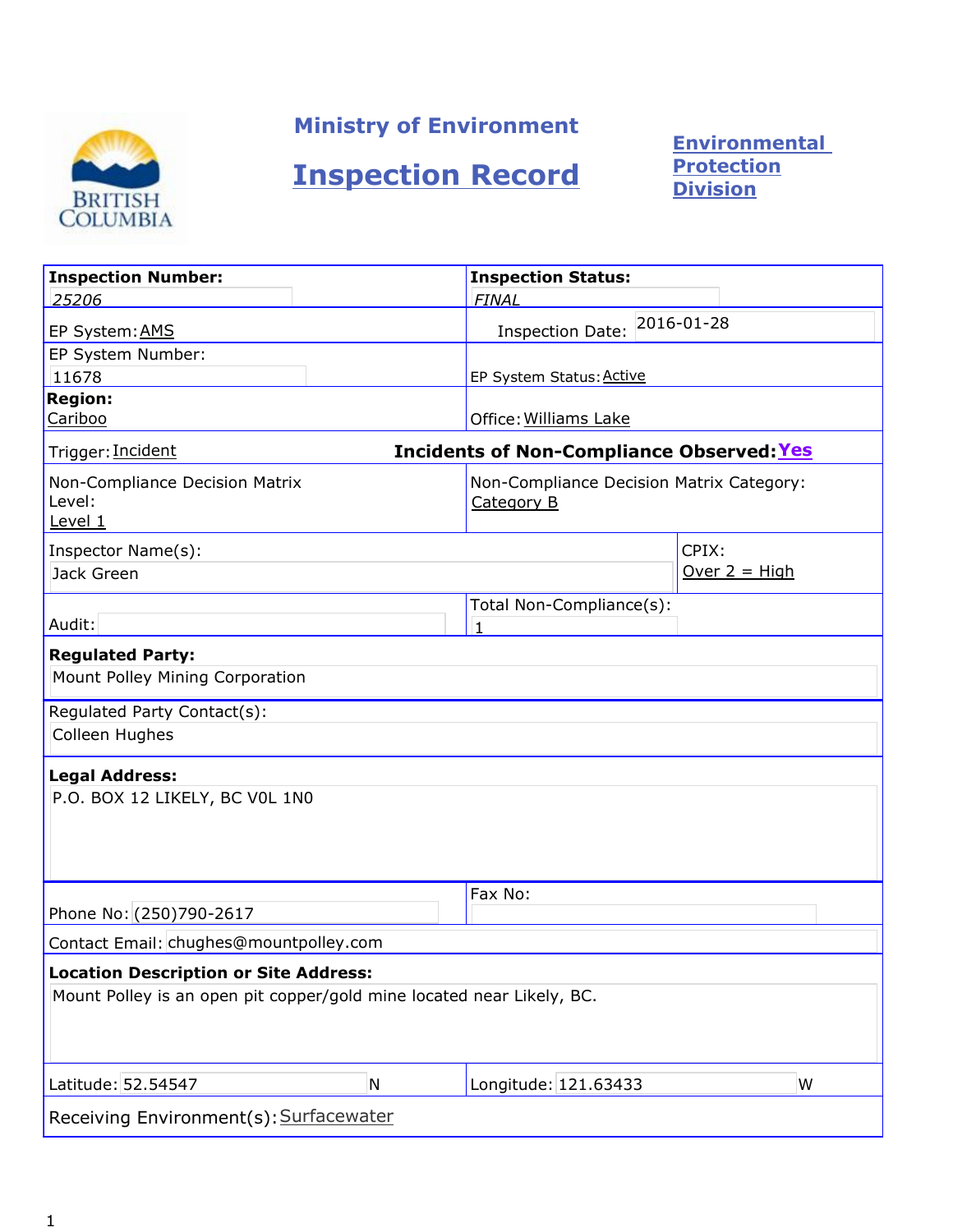## **Summary**

| <b>MONITORING AND REPORTING REQUIREMENTS</b>                                                                                                                                                                                                                                                                                                                                                                                                                                                                                     |                      |  |
|----------------------------------------------------------------------------------------------------------------------------------------------------------------------------------------------------------------------------------------------------------------------------------------------------------------------------------------------------------------------------------------------------------------------------------------------------------------------------------------------------------------------------------|----------------------|--|
| <b>Inspection Period:</b>                                                                                                                                                                                                                                                                                                                                                                                                                                                                                                        |                      |  |
| To: $2016 - 02 - 15$<br><b>From:</b> $2016 - 01 - 12$                                                                                                                                                                                                                                                                                                                                                                                                                                                                            |                      |  |
| <b>Requirement Source:</b><br>Permit                                                                                                                                                                                                                                                                                                                                                                                                                                                                                             |                      |  |
| Activity: On Site                                                                                                                                                                                                                                                                                                                                                                                                                                                                                                                | Waste Type: Effluent |  |
| <b>Inspection Summary:</b>                                                                                                                                                                                                                                                                                                                                                                                                                                                                                                       | <b>Response:</b>     |  |
| Lab test results from the sample collected on 12 January 2016 from the outfall of<br>the Veolia Water Treatment Plant were in exceedance of permit limits for Total<br>Suspended Solids (TSS)(result of 20 mg/L against permit limit of 15 mg/L).<br>However, monitoring results collected from the Veolia Water Treatment Plant at<br>the same time gave a reading of 10mg/L.                                                                                                                                                   | Advisory             |  |
| On 19 January 2016, Carla Grimson (MOE Water Quality Technician), collected a<br>side-by-side sample from the Veolia Water Treatment Plant outfall, with MPMC<br>staff. The MOE results for this sample for TSS came back as 26 mg/L and 22<br>mg/L (replicate). The MPMC sample result for TSS came back as 10 mg/L.                                                                                                                                                                                                            |                      |  |
| Both samples were analysed by Analytical Lab Services (ALS). However, having<br>contacted the lab, it turns out that there were inconsistencies in analysis<br>techniques between the two sets of samples:                                                                                                                                                                                                                                                                                                                       |                      |  |
| <b>MOE</b><br>- Gets Whole Bottle analysis done (500 ml)<br>- Detection limit of 1 mg/L<br>- Method: For whole bottle TSS, the bottle is shaken vigorously to homogenize.<br>The entire content of the bottle is measured in a grad cylinder and filtered<br>through a pre-weighed filter paper. The client bottle is then rinsed with 50ml of<br>DI water, which gets added through the filter. The grad cylinder is also rinsed<br>with 50ml DI and added through filter. The filter paper is then dried and post-<br>weighed. |                      |  |
| <b>MPMC</b><br>- Gets Routine Analysis done<br>- Detection limit of 3 mg/L<br>- Method: For routine TSS, the process is exactly the same except a subsample<br>of 150ml is used instead of the whole bottle, and there is no client bottle rinsing<br>(the grad cylinders still gets rinsed and added). The bottle is still homogenized<br>well before the subsample is taken.                                                                                                                                                   |                      |  |
| On 28 January 2016, Environmental Protection Officer Jack Green conducted a<br>site inspection, accompanied by Brian Yamelst (MOE EPO Authorisations), Chris<br>Swan (MOE Impact Assessment Biologist), Seline Lee (Williams Lake Indian<br>Band), Colleen Hughes (MPMC Environmental Coordinator), Joe Grant (MPMC<br>General Foreman) and Luke Moger (MPMC Project Engineer).                                                                                                                                                  |                      |  |
| The weather was clear and sunny and due to above freezing temperatures the<br>previous night, significant melting had occurred.                                                                                                                                                                                                                                                                                                                                                                                                  |                      |  |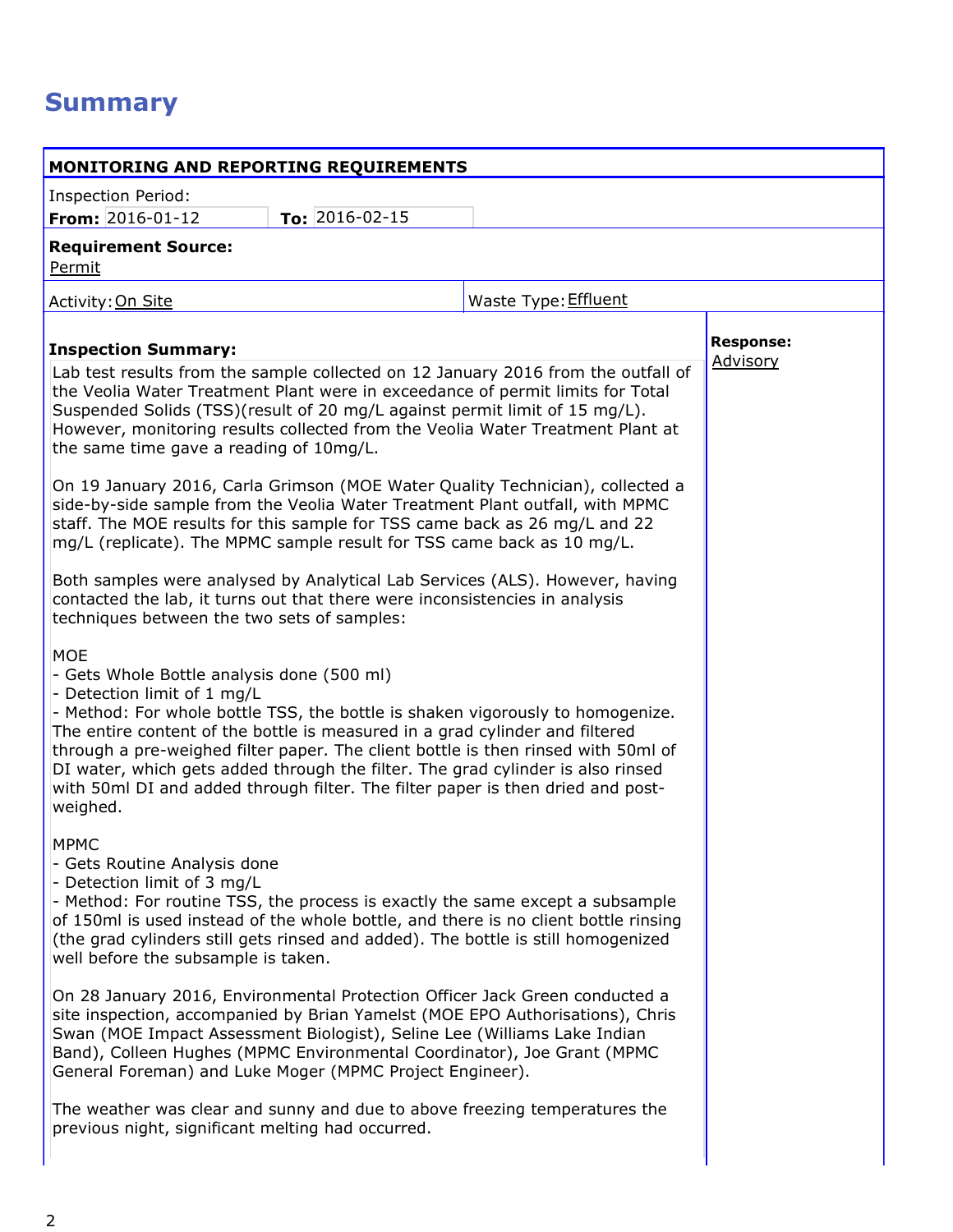Some sediment was observed entering the Springer Pit from the access road, right by the pump station, mobilized by melt water. These pumps discharge to the West Ditch, before flowing down to the Central Collection Sump and on to the Till Borrow Pit, where it is then pumped through the Veolia Water Treatment Plant.

The West Ditch was running cloudy, likely the result of melt water mobilizing sediment, as in the Springer Pit.

At the outfall of the discharge pipe into Hazeltine Creek, I observed a significant amount of sand in the creek bed. This is the sand added in the flocculation stage of the treatment process. The system is designed to retain and recirculate the majority of the sand in the process, although there is expected to be some wastage of sand material either to Hazeltine Creek or the sludge pond, loss of sand in this quantity clearly suggests the system is not operating at optimum levels.

MPMC are experiencing technical difficulties with the Veolia Water Treatment Plant, in particular getting the plant to operate effectively at higher flow rates, without elevating TSS and losing sand to Hazeltine Creek. Veolia technicians were on site the week prior to the inspection. They drained the system and looked at ways to improve the performance of the plant. Some ideas mentioned included use of coarser sand, different polymers and using potable instead of treated water to mix the polymer.

The flow rate at the time of the inspection was approximately 0.17 m3/second. The target flow rate is 0.23 m3/second. The flow rate had been reduced to address the issue of high TSS in the discharge and the sand loss.

MPMC have set up a lab next to the water treatment plant to analyse two samples a day for TSS.

Also discussed the tailings spill from the ruptured line caused by snow removal.

ACTIONS REQUIRED BY REGULATED PARTY:

Sampling and analysis techniques must be consistent between MOE and MPMC. With this in mind, MPMC must start collecting TSS samples as a whole bottle, which can be fully rinsed out and must be sampled to the same Method Detection Limit. This amended sampling technique is necessary to carry out required analytical method for TSS (X332), referenced in the "BC Environmental Laboratory Manual 2013 Edition", as stipulated in section 3.7. Please contact ALS and ensure analysis of samples is carried out as required by this manual.

In order to verify amended sampling and analysis techniques, a split sample audit will be undertaken at the earliest opportunity.

Provide evidence to show what improvements have been made, following the tailings line spill of 23 January 2016, to improve the marking/protection of the pipeline, to prevent future reoccurrence.

Ensure a copy of procedures regarding the operation and emergency shutdown of the Veolia Water Treatment Plant are maintained and available to staff at the Plant.

ADDITIONAL COMMENTS:

You are reminded that all non-compliances must be reported electronically to EnvironmentalNonCompliance@gov.bc.ca, following the requirements of section 3.11 (non-compliance Reporting) of Permit PE11678. See attached letter for further information.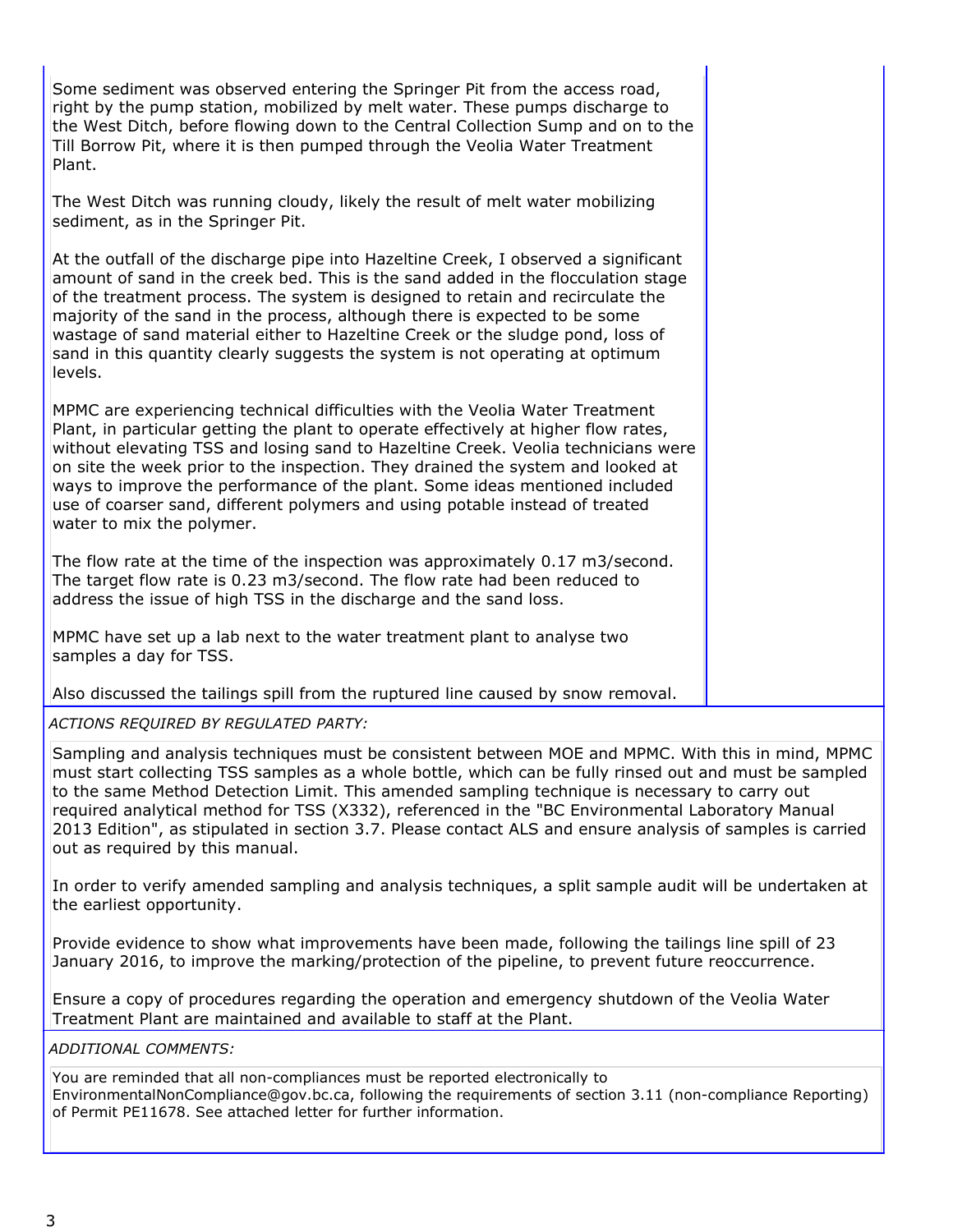| <b>Compliance Summary</b> | In | <b>Out</b> | N/A | N/D |
|---------------------------|----|------------|-----|-----|
| Discharge                 |    |            |     |     |
| Operations                |    |            |     |     |
| Reporting                 |    |            |     | U   |
| Monitoring                | υ  |            | υ   | U   |

## Inspection Details

## **Requirement Type: Operations**

## Requirement Description:

1.2 This section applies to the discharge of effluent from a Copper-Gold Mine and Ore Concentrator to the Springer Pit. The site reference number for this discharge is E302090.

1.2.3 The authorized maximum elevation of the supernatant within the pit is 1030 metres above sea level (masl).

## Details/Findings:

The water level of the Springer Pit had been recorded at 1025.62 masl on the morning of the inspection.

#### Compliance: In

#### Requirement Type: Discharge

#### Requirement Description:

1.3 This section applies to the discharge of treated effluent from the Springer Pit and site runoff and seepage collection water management systems to Hazeltine Creek (HAD-03), or an alternative location suitable to the Director. The site reference for this discharge is E304230.

1.3.1 The authorized maximum rate of discharge is 0.3 cubic metres per second.

## Details/Findings:

Rate of discharge at time of inspection was approximately 1.67 cubic metres per second.

#### Compliance:In

## Requirement Type: Discharge

## Requirement Description:

1.3.3 The characteristics of the discharge must be equivalent to or better than:

Total Suspended Solids (TSS) Maximum: 15 mg/L

## Details/Findings:

Variability in TSS results between Ministry samples, MPMC samples and the readings from the water treatment plant mean that at this time, compliance cannot be determined.

Compliance: Not Determined

#### **Requirement Type: Operations**

#### Requirement Description:

1.3.5 The Permittee must maintain a diversion and two settling ponds in lower Hazeltine Creek and an associated submerged discharge/diffuser into Quesnel Lake. The Permittee must cease discharging to Hazeltine Creek immediately if the upper settling pond is overflowing.

#### Details/Findings: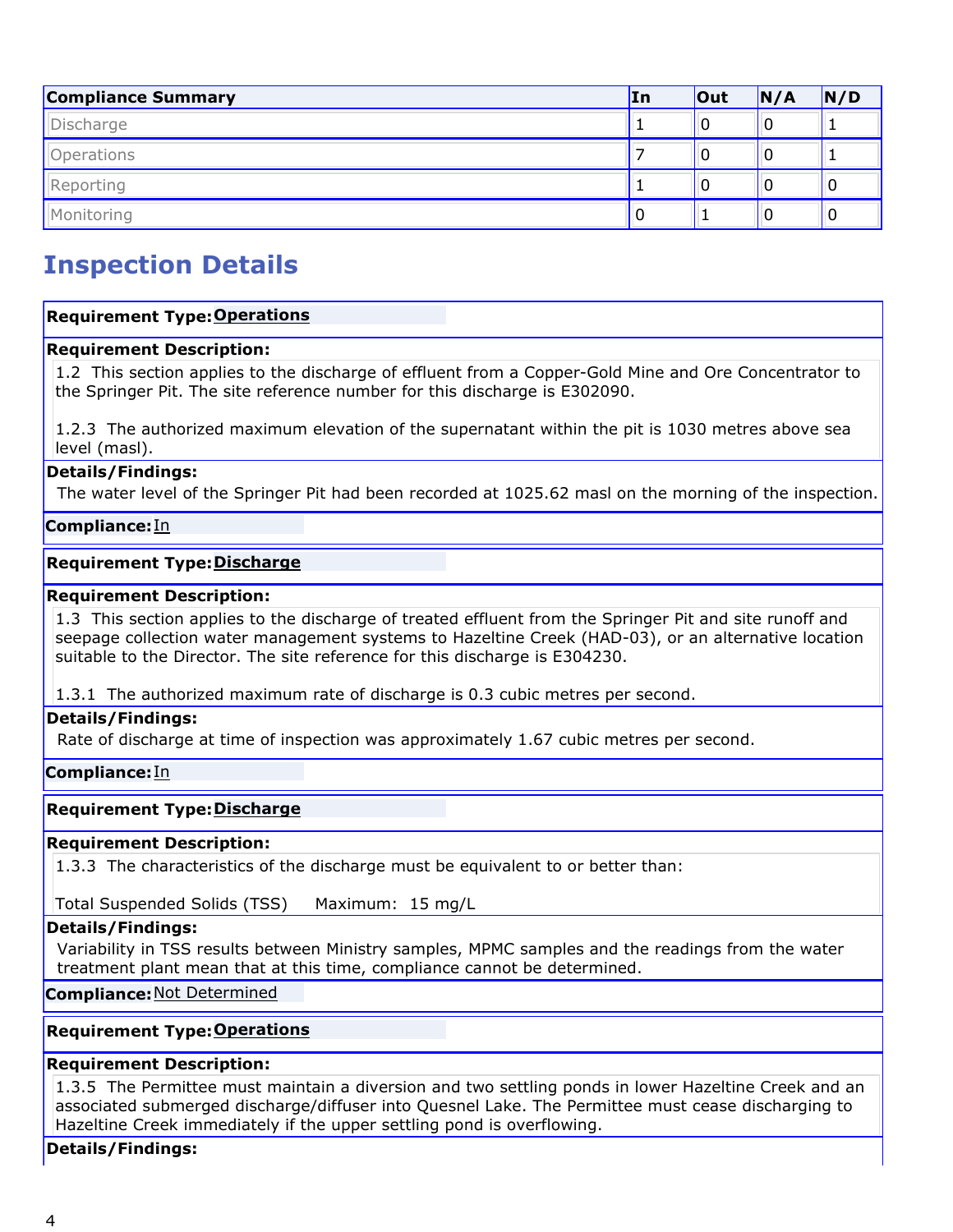Settling ponds appeared well maintained with in excess of 0.5 metres of freeboard at the spillway to Settling Pond 2, which was empty.

## Compliance: In

## **Requirement Type: Operations**

## Requirement Description:

1.3.7 The Permittee must cease discharging immediately if the effluent fails to meet the characteristics in Section 1.3.3. The discharge may resume only if a subsequent re-test demonstrates that the effluent meets the characteristics in section 1.3.3. The Permittee must follow-up with a second sample within the same week, suitably set apart from the first pass result, following any failure related to this subsection.

## Details/Findings:

The discharge was not ceased following the exceedance of the sample taken on 12 January as the permittee checked the readings at the water treatment plant for the time the sample was taken, which read 10 mg/L and determined that the non-compliant result was erroneous.

## Compliance: Not Determined

## **Requirement Type: Operations**

#### Requirement Description:

2.1 MAINTENANCE OF WORKS AND EMERGENCY PROCEDURES

The authorized works must be inspected regularly and maintained in good working order. In the event of an emergency or condition beyond the control of the permittee which prevents effective operation of the authorized works or leads to an unauthorized discharge, the permittee must take appropriate remedial

action and notify the Director immediately. The Director may reduce or suspend operations to protect the environment until the authorized works have been restored, and/or corrective steps taken to prevent unauthorized discharges.

## Details/Findings:

The tailings line spill of 23 January 2016 was caused by snow removal equipment rupturing the tailings line. Upon discovery of the breach, the mill was immediately shutdown to stop the flow and the spilled effluent was contained, collected and deposited in the Tailings Storage Facility.

Notification was provided to Emergency Management BC, as required by section 2.11.

Joe Grant discussed plans to improve the marking of the pipeline, so it's location is clearly evident, even in deep snow.

## Compliance: In

## **Requirement Type: Operations**

## Requirement Description:

2.4.4 The tailings impoundment must provide 1.0 meter of freeboard plus storage for the Probable Maximum Precipitation (PMP), and all other effluent storage ponds, seepage ponds, and surface runoff ponds must provide at least 0.5 meter of freeboard, up to a 1 in 200 year 24-hour storm event. If at any time the freeboard in the tailings impoundment is reduced to less than 1.0 meters plus the PMP, or less than 0.5 meters in any other pond, the Permittee must notify Environmental Protection following procedures in Section 2.1 of this permit.

## Details/Findings:

The Central Collection Sump, Till Borrow Pit, Springer Pit and Settling Ponds all had in excess of 0.5 metres of freeboard.

#### Compliance:In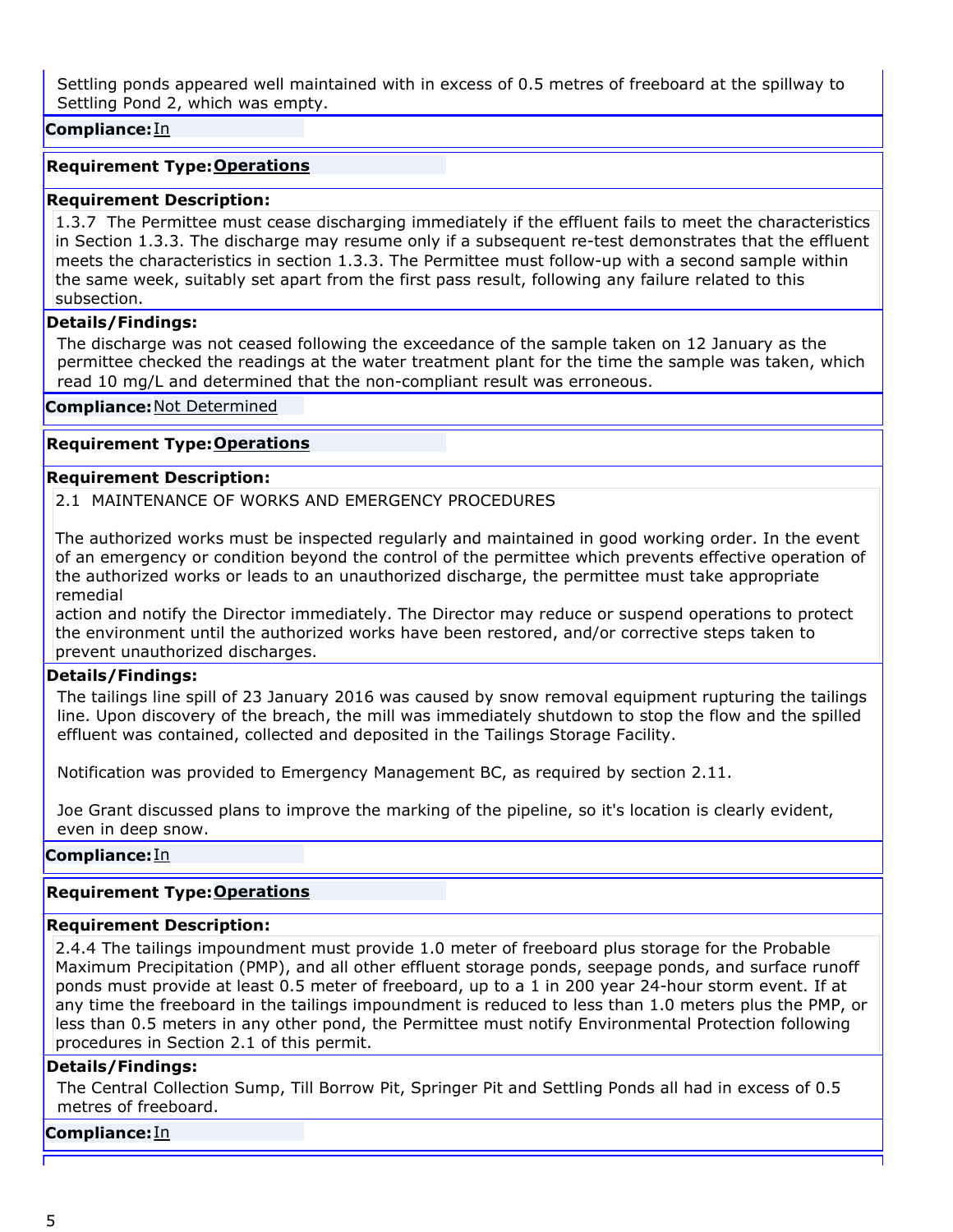## **Requirement Type: Operations**

#### Requirement Description:

2.4.6 All ponds, ditching, and other runoff or seepage collection and diversion works must be inspected at least twice per year, once in the spring after freshet and once in the fall before freeze-up.

#### Details/Findings:

Checklists for biannual water control works inspections were up to date.

#### Compliance: In

#### **Requirement Type: Operations**

#### Requirement Description:

2.4.7 A sign must be erected along the alignment of the outfall above the high water mark. The sign must identify the nature of works. The wording and size of the sign must be acceptable to the Director. Signs must be posted along the effluent pipeline right-of-way at points of public access and facing Quesnel Lake to identify the right-of-way and provides emergency contact information.

#### Details/Findings:

Sign has been erected as required (see picture).

#### Compliance: In

## Requirement Type: <u>Reporting</u>

#### Requirement Description:

2.11 SPILL REPORTING

All spills to the environment (as defined in the Spill Reporting Regulation) must be reported immediately in accordance with the Spill Reporting Regulation. Notification shall be via Emergency Management BC at 1-800-663-3456.

#### Details/Findings:

On 23 January the tailings pipeline was ruptured near the mill as a result of snow removal operations. The incident was reported as required.

#### Compliance: <u>In</u>

## **Requirement Type: Operations**

#### Requirement Description:

3.5 OUTFALL AND PIPELINE INSPECTION

The Permittee must develop and implement a routine visual inspection program for the outfall and pipeline by December 31, 2015. Records of inspections must be maintained for review by the Director. Additionally, the Permittee must ensure that comprehensive inspection and testing of the outfall is conducted by a qualified professional at a frequency suitable to the Director.

## Details/Findings:

Daily inspections of the pipeline are carried out by the Mill Operations Department.

The outfall into Quesnel Lake is inspected using a remote operated vehicle (ROV). This was carried out during the installation of the outfall and is proposed to be carried out annually for the first two years, then every 5 years thereafter.

#### **Compliance:**In

## **Requirement Type: Monitoring**

#### Requirement Description:

3.7 SAMPLING AND ANALYSIS PROCEDURES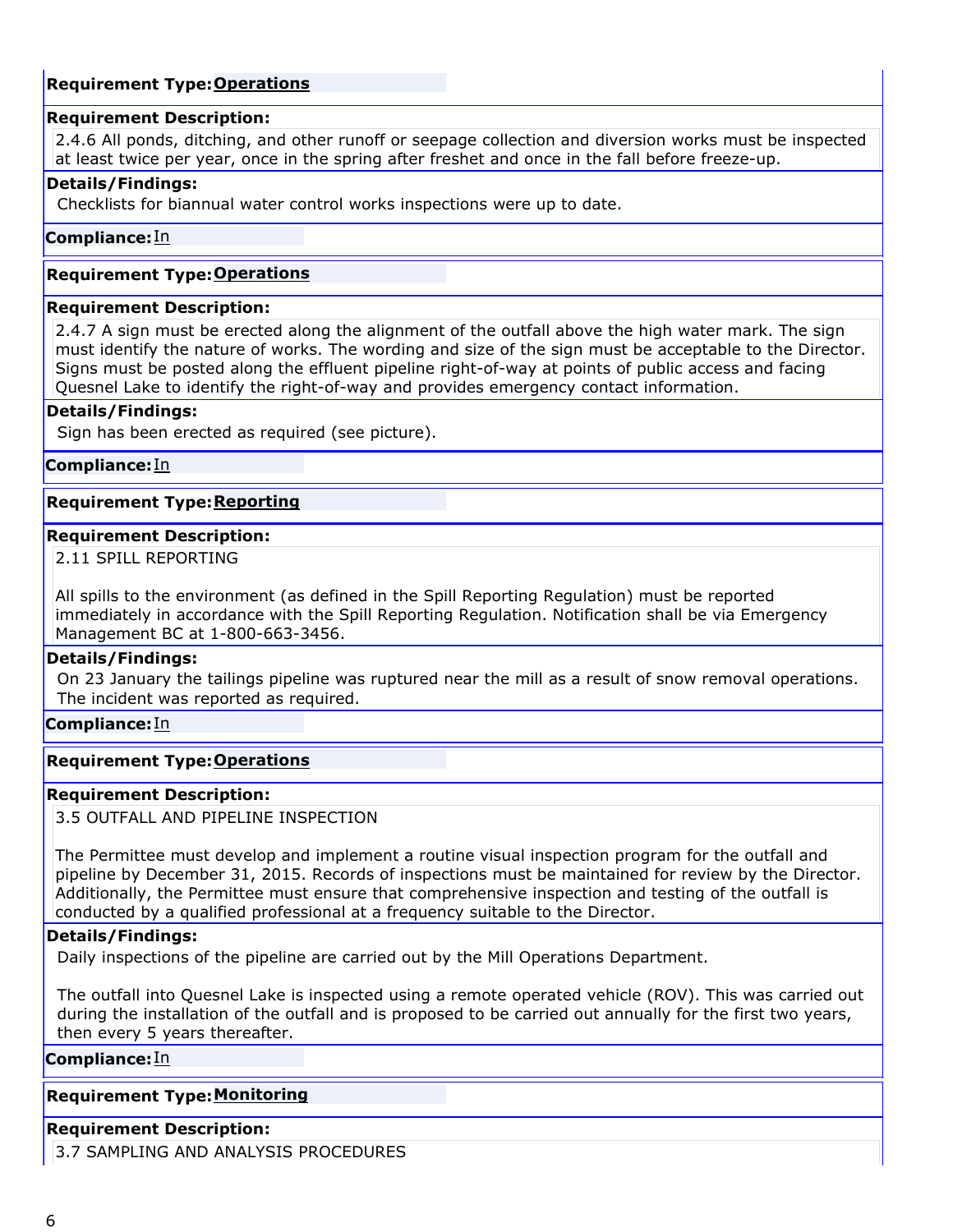Sampling is to be carried out in accordance with the procedures described in the "British Columbia Field Sampling Manual For Continuous Monitoring Plus the Collection of Air, Air-Emission, Water, Wastewater, Soil, Sediment, and Biological Samples 2013 Edition (Permittee )", or most recent edition, or by suitable alternative procedures as authorized by the Director.

Analyses are to be carried out in accordance with procedures described in the "British Columbia Environmental Laboratory Manual 2013 Edition", or the most recent edition, or by suitable alternative procedures as authorized by the Director. Copies of the above manuals are available on the Ministry web page at www.env.gov .bc.ca/epd/wamr/labsys/lab \_meth manual.html.

#### Details/Findings:

Page 113 of the "British Columbia Environmental Laboratory Manual 2013 Edition" states the accepted procedure for "Residue, Nonfilterable (TSS)". The Analytical method only mentions whole bottle samples, where the entire sample is filtered, with rinsing, through a pre-weighed glass fibre filter, and the residue on the filter is dried at constant weight at 103 - 105 degrees Celsius. The TSS samples sent by Mount Polley have been partial bottles, meaning only part of the sample is to be analysed for TSS, the rest of the sample is to be analysed for other parameters. This means no rinsing can occur. This could be the source of the discrepancies in sampling results.

In order to effectively compare monitoring results, it is essential for sampling practices and analytical practices to be identical between MOE and MPMC samples.

## Compliance: Out

| Were the following collected during inspection:                                   |                                          |                   |  |  |
|-----------------------------------------------------------------------------------|------------------------------------------|-------------------|--|--|
| Samples? $\Box$                                                                   | Photos? $\vert \blacktriangleleft \vert$ | <b>EMS Number</b> |  |  |
| Other (please specify)                                                            |                                          |                   |  |  |
|                                                                                   |                                          |                   |  |  |
| Is the Inspection related to an EA Project? $\Box$ EA Project Certificate Number: |                                          |                   |  |  |

## **INSPECTION CONDUCTED BY:**

| Signature                                                 | Date Signed          |
|-----------------------------------------------------------|----------------------|
| Jack Green                                                | 2016-02-15           |
| <b>ENCLOSURE(S) TO REGULATED PARTY &amp; DESCRIPTION:</b> |                      |
| Photo record.                                             |                      |
|                                                           | <b>CVIS Archives</b> |
| <b>REGULATORY CONSIDERATIONS:</b>                         |                      |
|                                                           |                      |
| <b>DISCLAIMER:</b>                                        |                      |

Please note that sections of the permit, regulation or code of practice referenced in this inspection record are for guidance and are not the official version. Please refer to the original permit, regulation or code of practice.

To see the most up to date version of regulations and codes of practices please visit: http://www.bclaws.ca/

If you require a copy of the original permit, please contact the inspector noted on this inspection record or visit: http://www2.gov.bc.ca/gov/topic.page? id=DF89089126D042FD96DF5D8C1D8B1E41&title=Publicly%20Viewable%20Authorizations